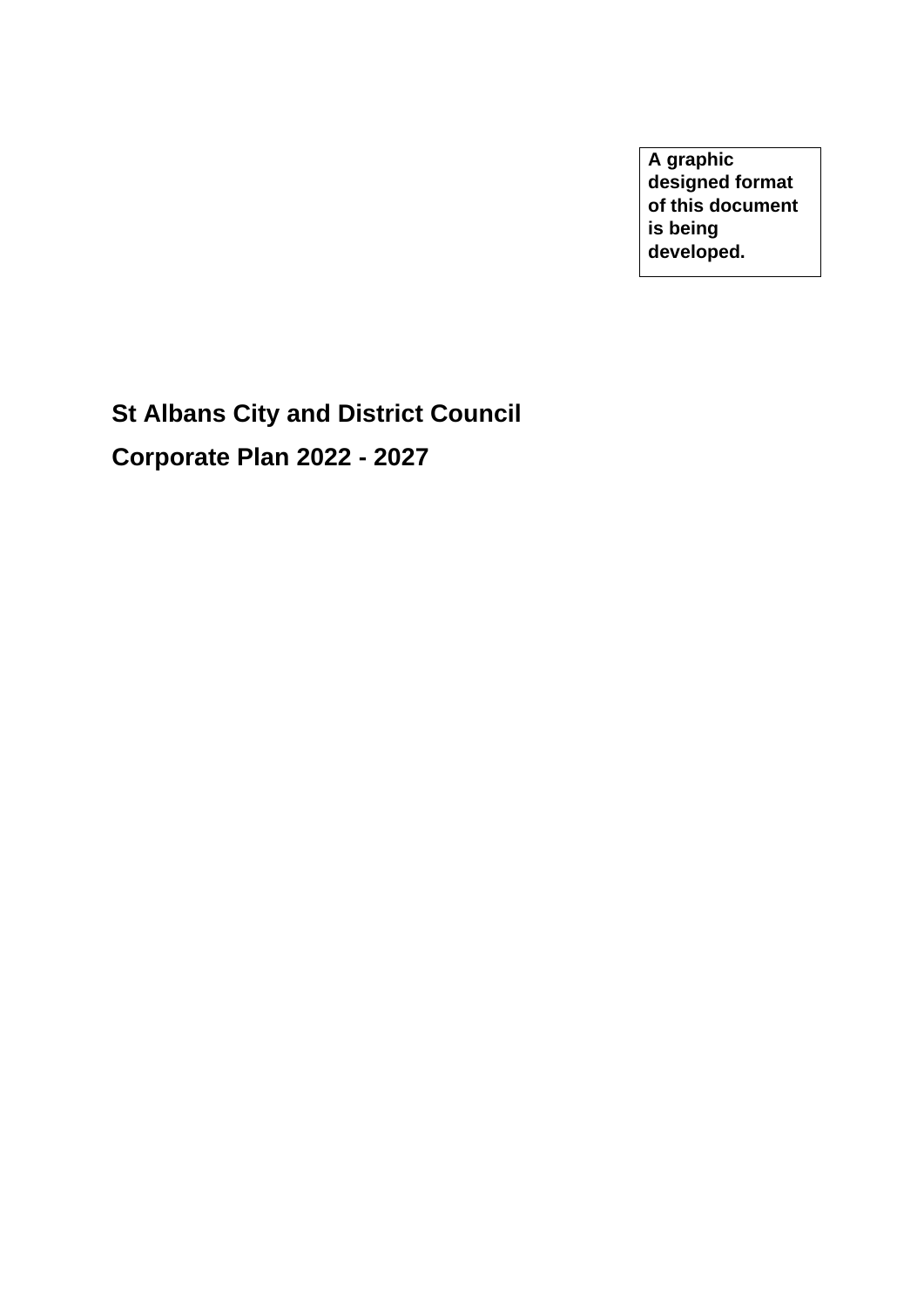## **Foreword by Cllr Chris White, Leader**

The Council has moved swiftly to take a local lead on tackling the Climate Emergency and to address the shortage of social housing by building more homes for people on our housing register. These, together with our desire to support local businesses and communities as they emerge from the ravages of the pandemic, and the replacement of aging facilities across the District, remain our priorities.

Coronavirus has had devastating social and economic impact and there remains much uncertainty. We have had to make tough choices about our spending and how we operate so that we address the huge hole in our finances left in the aftermath of the pandemic, and continued cuts from government. A large part of the Council's work this year will be about filling our budget gap and reshaping our services for the digital age.

The Council's new structure will help us to weather the storms ahead and refocus our activities to put residents and their needs front and central in our service provision.

Our new Council leadership team has been designed with the future in mind. We want to create the best environment we can to provide an outstanding customer experience for residents and streamline and modernise Council operations, so they are as efficient and cost effective as possible.

### **Combat the Climate Emergency**

The Council's [Sustainability and Climate Crisis Strategy,](https://www.stalbans.gov.uk/sites/default/files/attachments/FINAL%20SADC%20Sustainability%20and%20Climate%20Crisis%20Strategy.pdf) developed with Sustainable St Albans, St Albans Friends of the Earth and a range of other environmental groups, sets out the actions we will take locally to make the Council's, and the community's, carbon emissions net zero by 2030.

Our developing Local Plan – the blueprint for what can be built how and where for the next two decades - presents opportunities to hardwire sustainability into local development activities so that inevitable growth can be managed effectively.

Much can be achieved through encouragement, leadership and partnership. Our work must dovetail with that of the County Council to take advantage of developing public transport infrastructure and to ensure highways can be improved to make travel easier for pedestrians and cyclists.

#### **Deliver more social housing**

Our beautiful surroundings and location mean there is high demand for housing in the District. Many local people find they cannot afford to buy or rent here.

The Council is building new homes for social rent, but more are needed. Such housing is delivered in various ways: through the planning system, through Council-owned housing, and through partnerships using direct investment and joint ventures. The principal demand in the District is for three-bedroom homes.

New housing schemes will need to involve a mix of housing to provide Council income or profits from sale, and social housing and rules for the percentage of social housing need to be flexible to deal with individual circumstances. But in general, projects controlled by the Council should involve 40% social housing, measured by projected value. An exception to this would be where housing is being provided to fund investment in community facilities, where a greater proportion of homes may be needed for sale.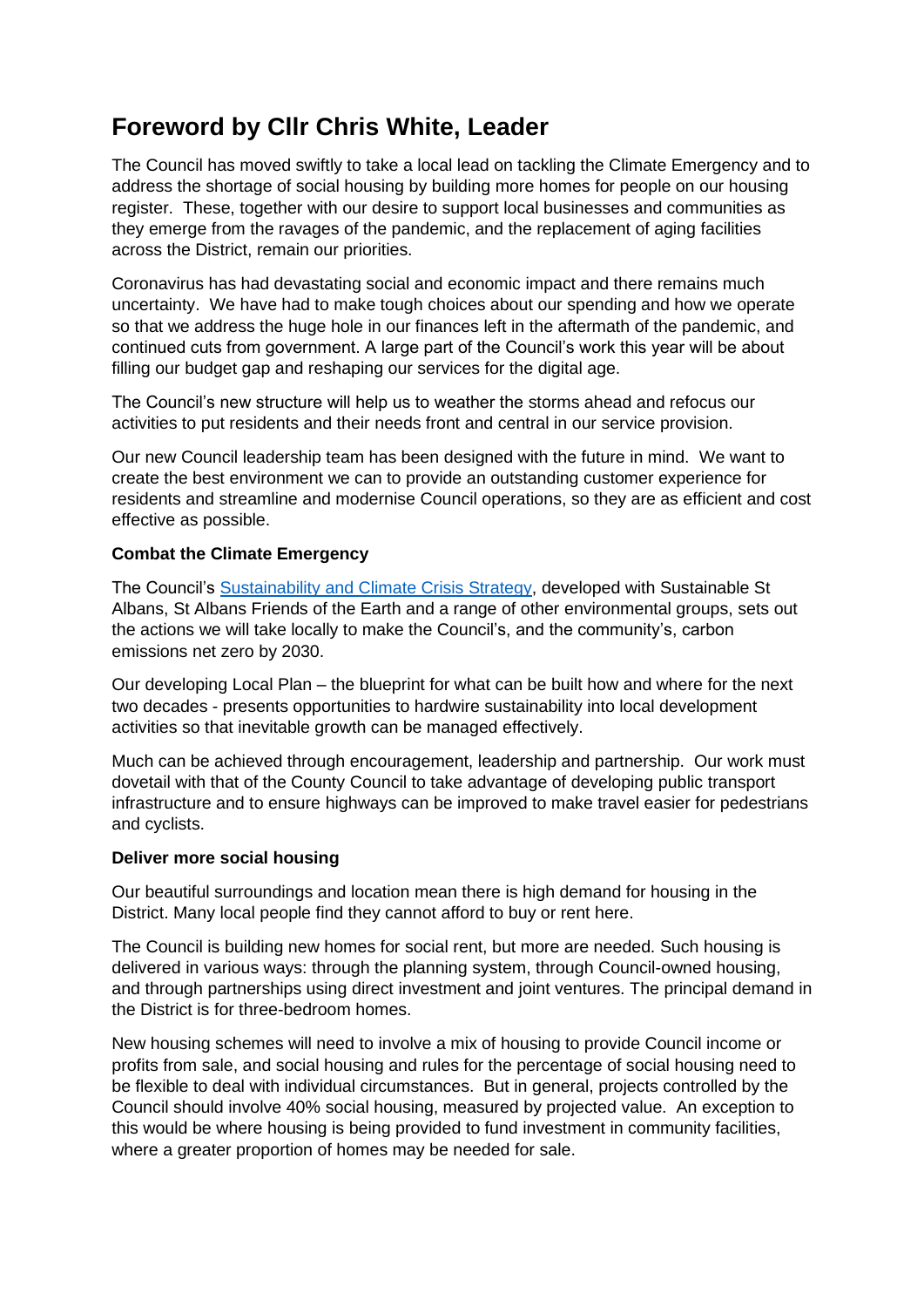We are also closely monitoring turnaround times for dealing with empty Council-owned properties so families in need can be housed more quickly. And we need to prioritise the climate emergency when it comes to ensuring that homes are warm, dry and energy efficient.

#### **Enhance local business**

Covid-19 has taken its toll on businesses, but this is not their only challenge. Speak to any local business owner locally and the high cost of housing, staff and skills shortages, the inequitable business rates system, and the loss of office accommodation are likely to come up in conversation.

While some of these things require Government action at a national level, we can play our part locally. There is a need for new plans, for example in the areas of street markets, city centre vision, cultural strategy and visitor destination management. We will continue to work with our partners on these. The museum service is a unique cornerstone for the active promotion of the City and District providing rich cultural opportunities throughout the year for local people and visitors alike and supporting city centre vibrancy. Above all we need to ensure that we continue to listen to business and work with our partners to address their needs.

#### **Support our communities**

We continue to work with town and parish councils to consider further devolution of community assets so we can achieve the best outcomes for local people.

Communities depend on facilities. Huge improvements have been made to local leisure, and cultural facilities in recent years, and in 2021 we opened the new Harpenden Leisure Centre and a beautiful new theatre - The Eric Morecambe Centre. We are now turning our attention to overhauling some of our community centres. Our work to develop a new community centre to replace the Marlborough Pavilion in the Sopwell area is due to be completed as I write this foreword, and Fleetville Community Centre is being planned.

The Council's own commercial and development operations will continue to be our primary means of delivering many of our social housing and community facility improvements. Such operations will also generate investment income to fund more housing locally, especially much needed social rented homes, and to regenerate Council assets to support future retail, commercial, cultural and community needs.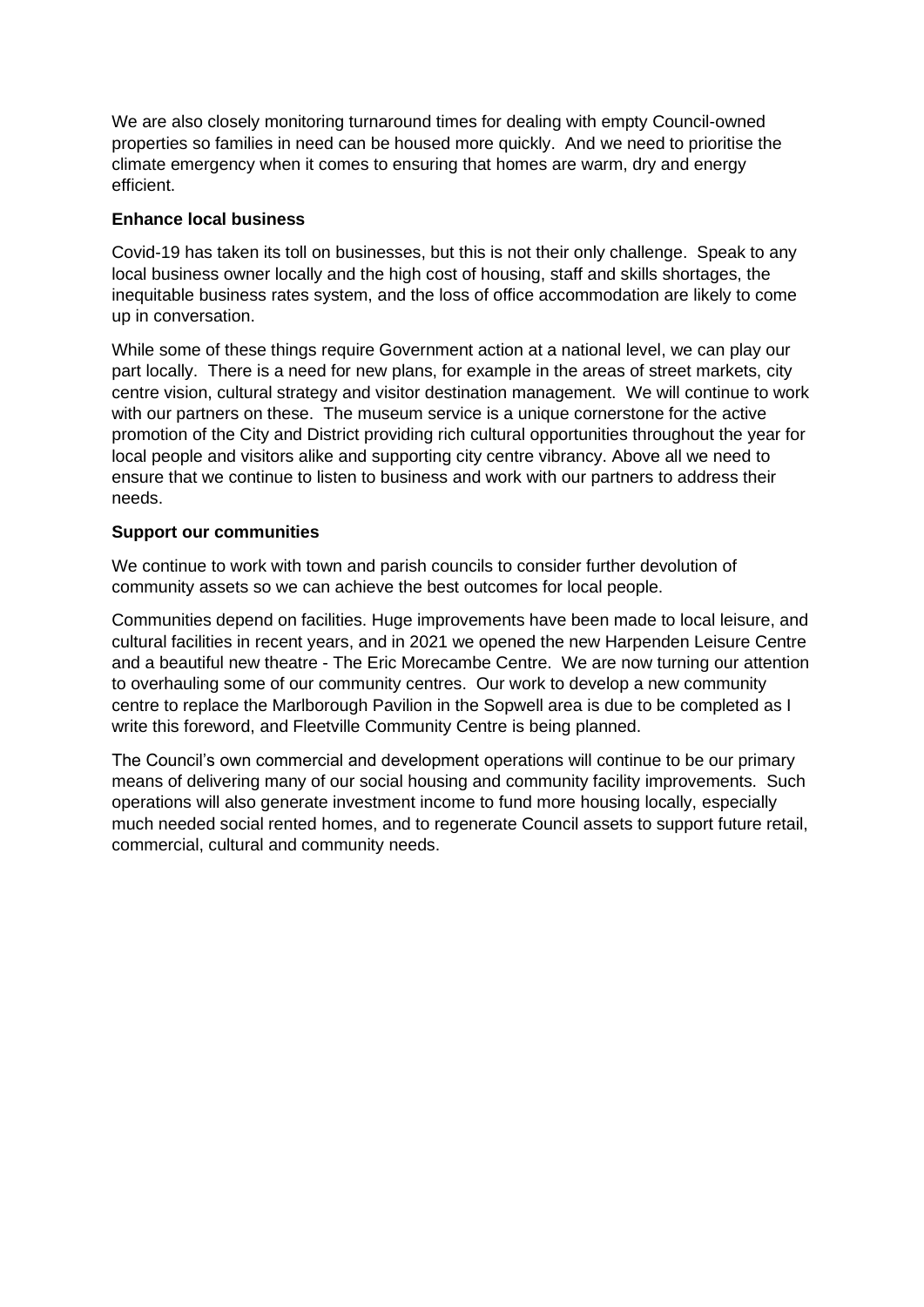## **Foreword by Amanda Foley, Chief Executive**

The pandemic has challenged us all severely. Yet it has also provided an opportunity to rethink the way we do things and to seize the moment for transformational change.

We are making major changes to the way we work to become a more adaptable council; better able to respond to financial pressures, shifting expectations and the pace of change, and constantly learning and innovating. Our new operating model has been designed to tackle these challenges.

Our digital transformation has already accelerated beyond anything we could have anticipated two years ago, and our drive to create an increasingly modern and efficient council is firmly underway.

My role, as Chief Executive, is to ensure the Council is ready for whatever lies ahead. Our 'Building our Future' programme has, as its heart, the provision of a great customer experience for our residents, delivering high quality local services and developing high performing teams.

Many of our staff live locally and have a strong sense of service and connection with the District and a high degree of engagement. Caring for our community, working together, and developing confident people is at the heart of our values and behaviours, which are underpinned by being customer driven and trusted as individuals and as an organisation.

Recovery from the pandemic is still an important focus for us currently. Many local people and business have been hit hard over recent years and continue to need our support.

Our strong partnerships are a distinctive feature of the way we work and are helping us to build capacity to deliver in challenging circumstances. With our partner councils, we are playing a central role in the future growth of Hertfordshire and working hard to deliver on our climate change objectives. Locally, we have strong community cohesion and a sense of place, with very high levels of educational attainment, civic pride and community engagement. People expect quality in their public services, and this is what we want to provide.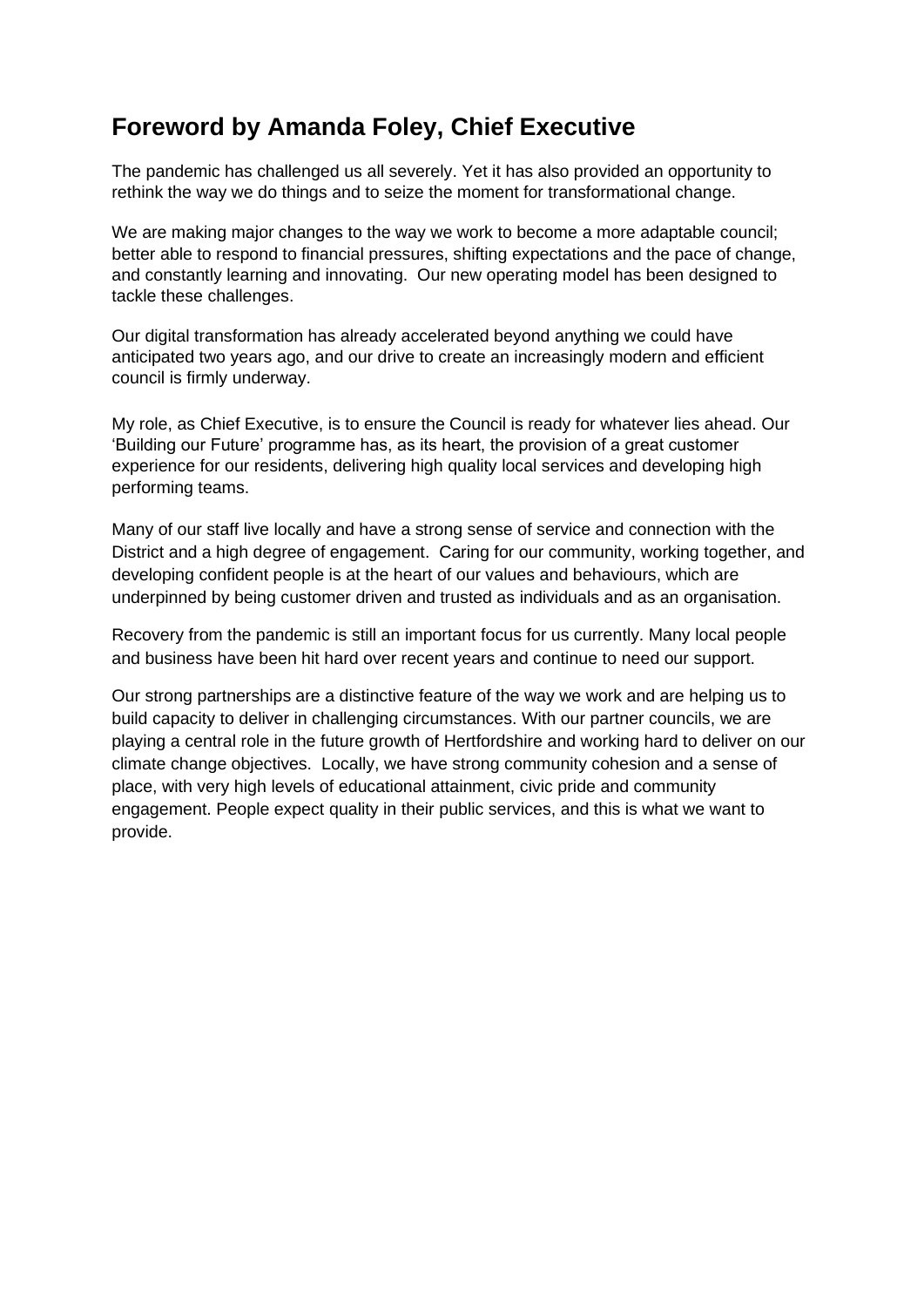## **The Council's vision and priorities**

Our overarching vision is to develop and sustain a vibrant economy; a thriving community; a great place to live and work; and a cost-effective Council.

Outside the Covid-19 response, our four key priorities, designed to deliver a viable, happy, inclusive and sustainable community, are to:

- Combat the climate emergency
- Deliver more social housing
- Enhance local business
- Develop community facilities

## **Climate Emergency**

### **Priority Projects 2022/23**

| Project                                                                                                                                                                                                                                                                    | Directorate Lead                                                                                                                        | <b>Lead Councillor</b>                         | <b>Timescales</b>                                                                         |
|----------------------------------------------------------------------------------------------------------------------------------------------------------------------------------------------------------------------------------------------------------------------------|-----------------------------------------------------------------------------------------------------------------------------------------|------------------------------------------------|-------------------------------------------------------------------------------------------|
| Take forward the<br><b>Sustainability and</b><br><b>Climate Crisis</b><br><b>Strategy and Action</b><br>Plan<br>Themes:<br>governance and<br>leadership; energy<br>use; transport and<br>air quality; waste;<br>nature and food;<br>water and climate<br>change adaptation | Strategy, Policy &<br>Transformation<br><b>Directorate</b><br>Transformation<br>Team<br>[Currently Community<br>Services]               | <b>Chair of Policy</b><br>Committee            | As specified in<br>the Action Plan                                                        |
| Progress the new<br>Local Plan                                                                                                                                                                                                                                             | Strategy, Policy &<br>Transformation<br><b>Directorate</b><br><b>Growth Team</b><br>[Currently Planning and<br><b>Building Control]</b> | <b>Chair of Policy</b><br>Committee            | <b>Local Plan</b><br><b>Regulation 18</b><br>public<br>consultation in<br>2022/2023 (TBC) |
| Adopt an energy<br>strategy for Council<br>housing stock using<br>Government grant<br>funding and funding<br>from the Housing<br><b>Revenue Account</b>                                                                                                                    | Community and<br><b>Place Delivery</b><br><b>Directorate</b><br><b>Housing Delivery</b><br>Team<br>[Currently Housing -                 | Chair of Housing<br>and Inclusion<br>Committee | Strategy to take<br>effect in 2022/23                                                     |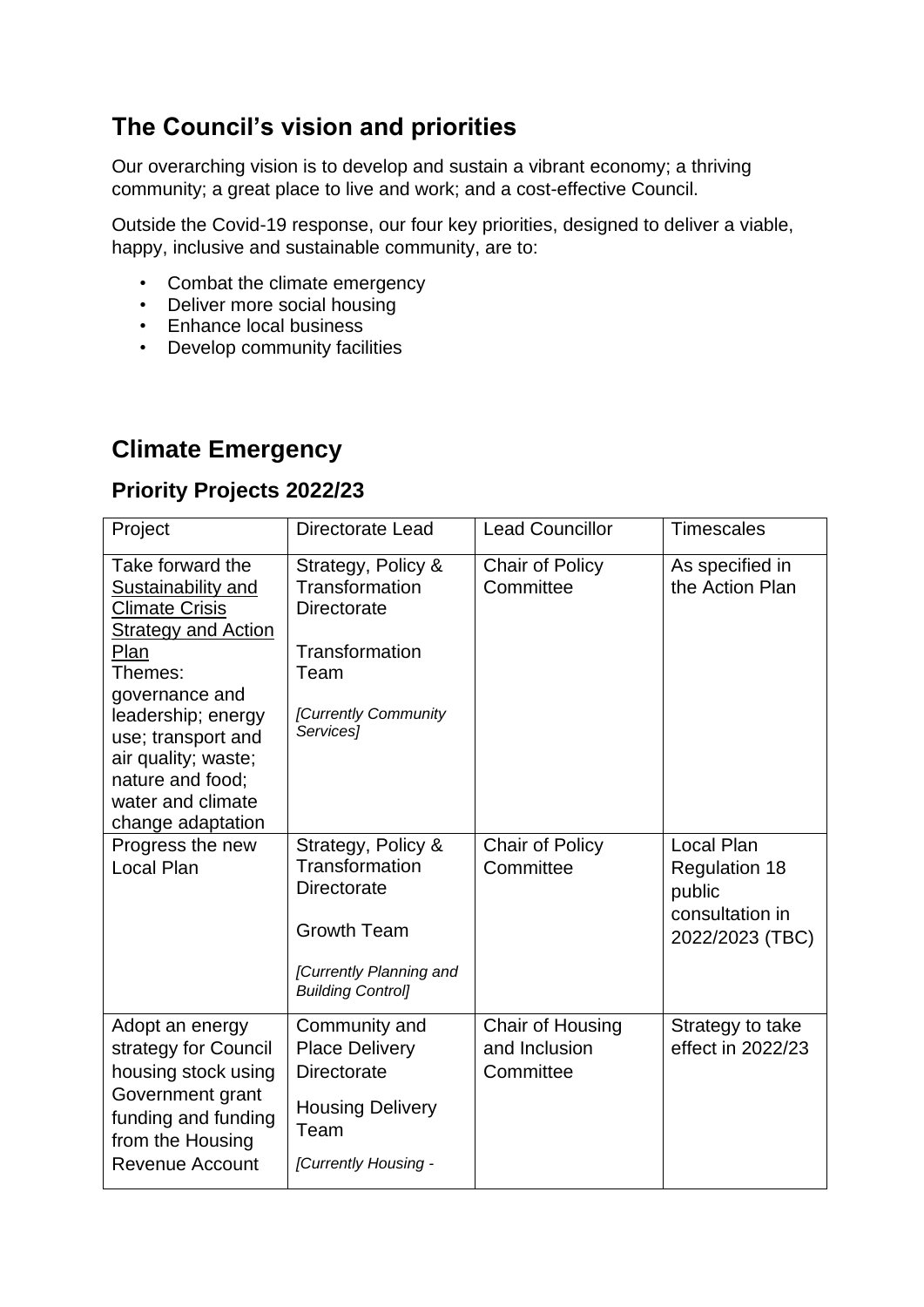|                                                                                                                                                                                                                                                                                                                                                                                                                                                                                               | <b>Housing Asset Teaml</b>                                                                                                                                                       |                                                  |                                                                                                                                     |
|-----------------------------------------------------------------------------------------------------------------------------------------------------------------------------------------------------------------------------------------------------------------------------------------------------------------------------------------------------------------------------------------------------------------------------------------------------------------------------------------------|----------------------------------------------------------------------------------------------------------------------------------------------------------------------------------|--------------------------------------------------|-------------------------------------------------------------------------------------------------------------------------------------|
| Publication of a<br>Local Cycling and<br>Walking<br>Infrastructure Plan                                                                                                                                                                                                                                                                                                                                                                                                                       | Strategy, Policy &<br>Transformation<br><b>Directorate</b><br><b>Growth Team</b><br>[Currently Planning and<br><b>Building Control]</b>                                          | Chair of Policy<br>Committee                     | Summer 2022                                                                                                                         |
| Implement a new<br>operating model for<br>the Council which<br>supports the<br>delivery of a more<br>sustainable<br>organisation, using<br>digital technologies<br>to support a more<br>flexible and mobile<br>workforce; reduced<br>and better use of<br>Council office<br>space; and the<br>continuing<br>development of<br>online services for<br>residents (includes<br>implementation of<br>the Council's<br>'Digital and ICT<br>Strategy' and<br>'Customer<br>Engagement<br>Strategy'). | Strategy, Policy &<br>Transformation<br>Directorate<br>Transformation<br>Team<br>[Currently Corporate<br>Services]                                                               | Vice Chair of Policy<br>Committee                | Phased<br>implementation<br>as part of the<br><b>Council's Building</b><br><b>Our Future</b><br>programme.                          |
| Progress the River<br>Ver and<br><b>Verulamium Lakes</b><br>development<br>Project.                                                                                                                                                                                                                                                                                                                                                                                                           | <b>Community &amp; Place</b><br><b>Delivery Directorate</b><br>Public Realm &<br><b>Community Delivery</b><br>Team<br>[Currently Community<br>Services -<br><b>Public Realm]</b> | <b>Chair of Public</b><br><b>Realm Committee</b> | Outline<br>timeframe:<br>Complete outline<br>designs - April<br>2022<br>Public<br>consultation of<br>detailed designs<br>- May 2022 |
|                                                                                                                                                                                                                                                                                                                                                                                                                                                                                               |                                                                                                                                                                                  |                                                  | Planning                                                                                                                            |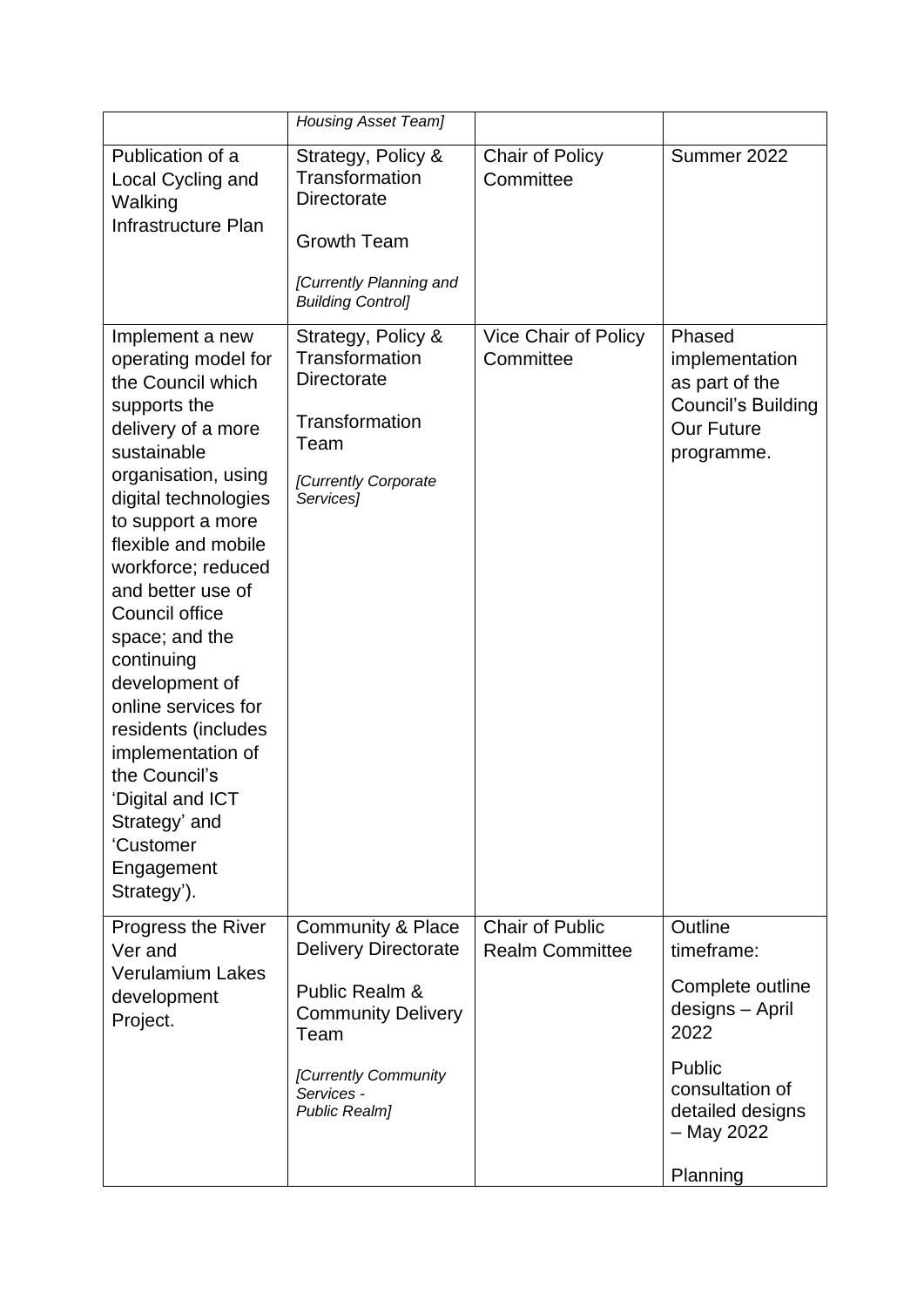|                                                                                                                                                                                                                                                                 |                                                                                                                                             |                                     | application<br>submission -<br><b>June 2022</b><br>Procurement of<br>construction<br>$contract -$<br>August/Septemb<br>er 2022 |
|-----------------------------------------------------------------------------------------------------------------------------------------------------------------------------------------------------------------------------------------------------------------|---------------------------------------------------------------------------------------------------------------------------------------------|-------------------------------------|--------------------------------------------------------------------------------------------------------------------------------|
| Progress the<br>installation of solar<br>PV panels on<br>additional Council<br>buildings. Options<br>to consider include:<br>Sandridge Gate<br><b>Business Centre</b><br><b>Russell Avenue</b><br>$\bullet$<br>Car Park<br>Drovers Way<br>$\bullet$<br>Car Park | Strategy, Policy &<br>Transformation<br>Directorate<br><b>Growth Team</b><br>[Currently Commercial<br>and Development -<br>Estate Services] | <b>Chair of Policy</b><br>Committee | <b>March 2023</b>                                                                                                              |

### **Climate Emergency - other key background work in 2022/23 (in addition to core business)**

| Item                                                                                                                                            | Department / Team<br>Leading                                                                                                                 | <b>Lead Councillor</b>       | Timing                              |
|-------------------------------------------------------------------------------------------------------------------------------------------------|----------------------------------------------------------------------------------------------------------------------------------------------|------------------------------|-------------------------------------|
| Lead initiatives to<br>reduce the impact<br>of aircraft pollution<br>and noise arising<br>from proposals to<br>expand Luton<br>Airport capacity | Strategy, Policy &<br>Transformation<br>Directorate<br><b>Growth Team</b><br><b>[Currently Planning and</b><br><b>Building Controll</b>      | Chair of Policy<br>Committee | Work to continue<br>during the year |
| Implement<br>'Towards a Wilder<br>St Albans' project -<br>with Herts and<br>Middlesex Wildlife<br>Trust.                                        | Community & Place<br><b>Delivery Directorate</b><br>Public Realm &<br><b>Community Delivery</b><br>Team<br>[Currently Community<br>Services] | Chair of Policy<br>Committee | Work to continue<br>during the year |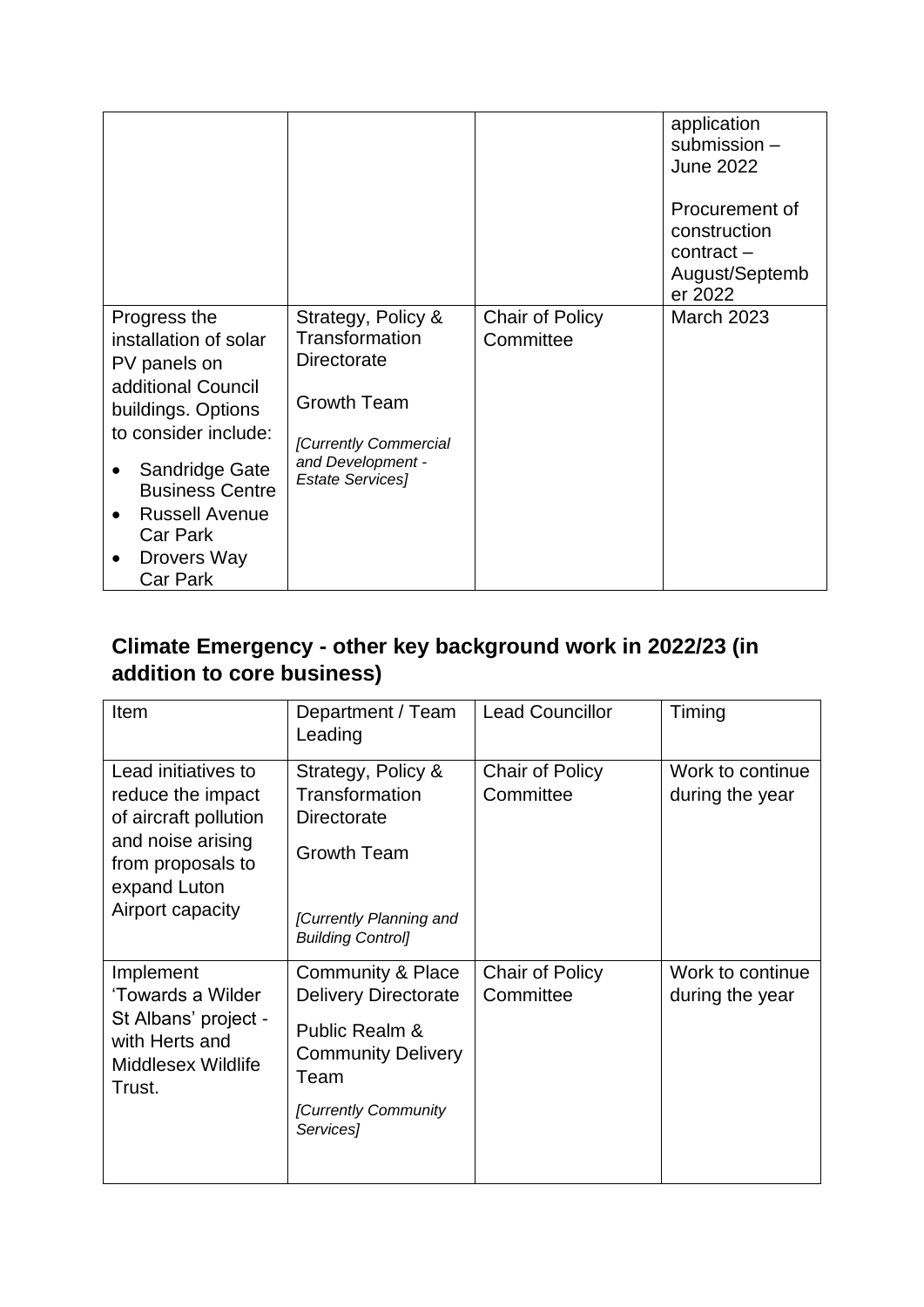| Improve the energy                                        | Strategy, Policy &                                   | Chair of Policy        | Work to continue                       |
|-----------------------------------------------------------|------------------------------------------------------|------------------------|----------------------------------------|
| efficiency of Council                                     | Transformation                                       | Committee              | during the year                        |
| office buildings                                          | Directorate                                          |                        |                                        |
| informed by the<br>outcomes of energy<br>audits and solar | Growth Team                                          |                        |                                        |
| panel feasibility<br>studies                              | <b>[Currently Commercial &amp;</b><br>Development]   |                        |                                        |
| Implement a new                                           | Community & Place                                    | <b>Chair of Policy</b> | <b>Parking Strategy</b>                |
| <b>Parking Strategy</b>                                   | <b>Delivery Directorate</b>                          | Committee              | to be considered                       |
| and low emissions<br>zones as part of<br>becoming a       | <b>Public Realm and</b><br><b>Community Delivery</b> |                        | in June 2022 by<br><b>Public Realm</b> |
| <b>Greener Parking</b><br>Authority                       | Team<br><b>[Currently Community</b>                  |                        | Committee.                             |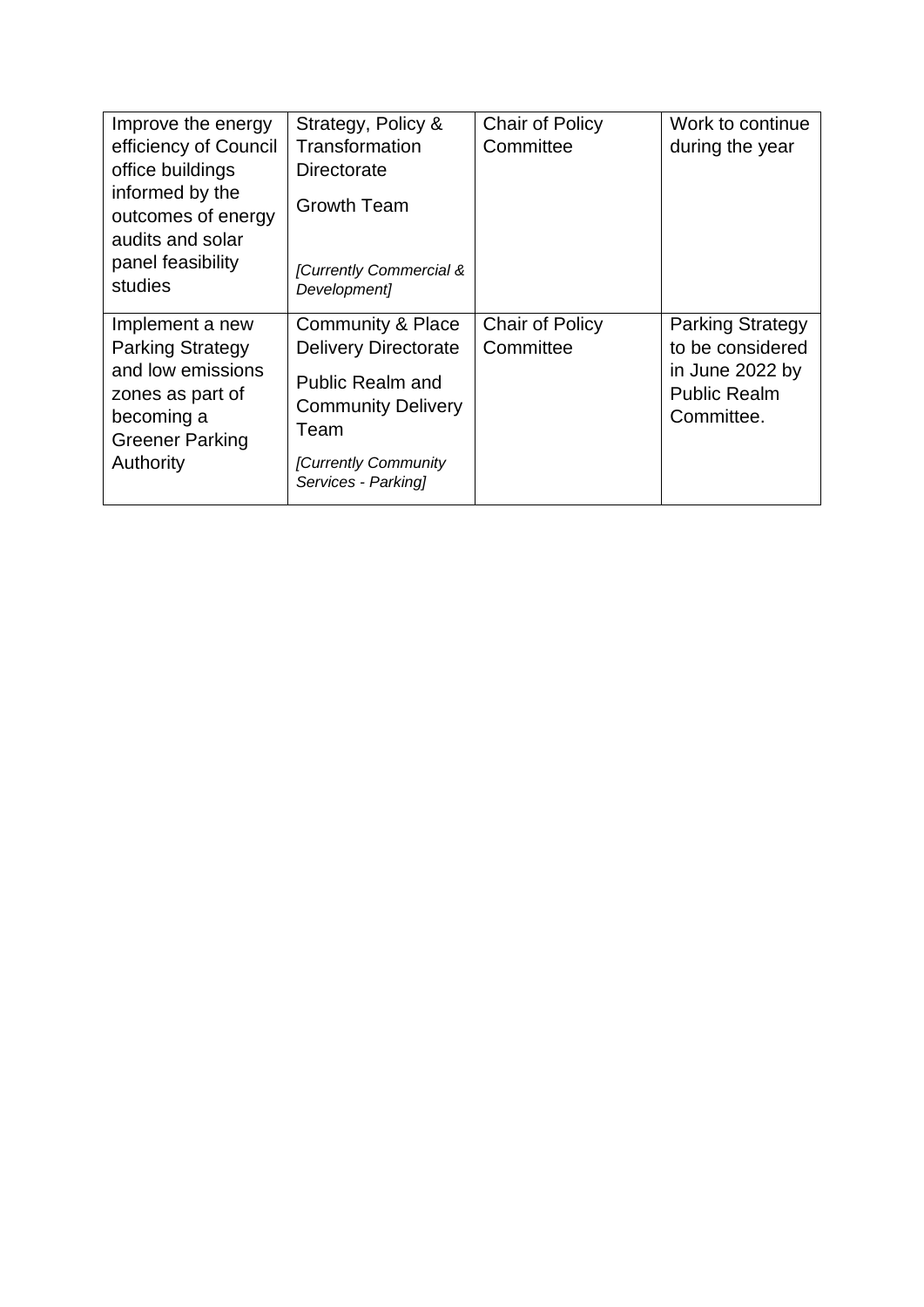# **Social Housing**

# **Priority Projects 2022/23**

| Item |                                                                                                                                                                                       | Department / Team<br>Leading                                                                                                                         | <b>Lead Councillor</b>                                                                                     | Timing                               |
|------|---------------------------------------------------------------------------------------------------------------------------------------------------------------------------------------|------------------------------------------------------------------------------------------------------------------------------------------------------|------------------------------------------------------------------------------------------------------------|--------------------------------------|
|      | Complete the social<br>housing<br>development of<br>6x2-bedroom flats<br>and 6x3-bedroom<br>houses at The<br>Hedges site,<br><b>Woollam Crescent,</b><br><b>St Albans</b>             | Strategy, Policy &<br>Transformation<br><b>Directorate</b><br><b>Growth Team</b><br>[Currently Housing /<br>Commercial and<br>Development]           | Chair of Housing<br>and Inclusion<br>Committee / Chair of<br>Regeneration and<br><b>Business Committee</b> | Expected<br>completion March<br>2023 |
|      | Complete the social<br>housing<br>development of two<br>4-bedroom houses,<br>eleven 3-bedroom<br>houses, and one 2-<br>bedroom bungalow<br>at the former King<br>Offa site, St Albans | Strategy, Policy &<br>Transformation<br><b>Directorate</b><br><b>Growth Team</b><br>[Currently Housing /<br>Commercial and<br>Development]           | Chair of Housing<br>and Inclusion<br>Committee / Chair of<br>Regeneration and<br><b>Business Committee</b> | Expected<br>completion March<br>2023 |
|      | <b>Housing Asset</b><br>Upgrades<br>New Grade A<br>boilers in 280<br>properties<br>New windows<br>and doors in 100<br>properties                                                      | Community and<br><b>Place Delivery</b><br><b>Directorate</b><br><b>Housing Delivery</b><br>Team<br>[Currently Housing-<br><b>Housing Asset Team]</b> | Chair of Housing<br>and Inclusion<br>Committee                                                             | Delivery during<br>2022/23           |
|      | New bathrooms<br>and kitchens in<br>180 properties                                                                                                                                    |                                                                                                                                                      |                                                                                                            |                                      |
|      | Loft insulation,<br>solar panels and<br>cavity wall<br>insulation in 150<br>properties<br>identified from<br>the Council's<br>stock condition                                         |                                                                                                                                                      |                                                                                                            |                                      |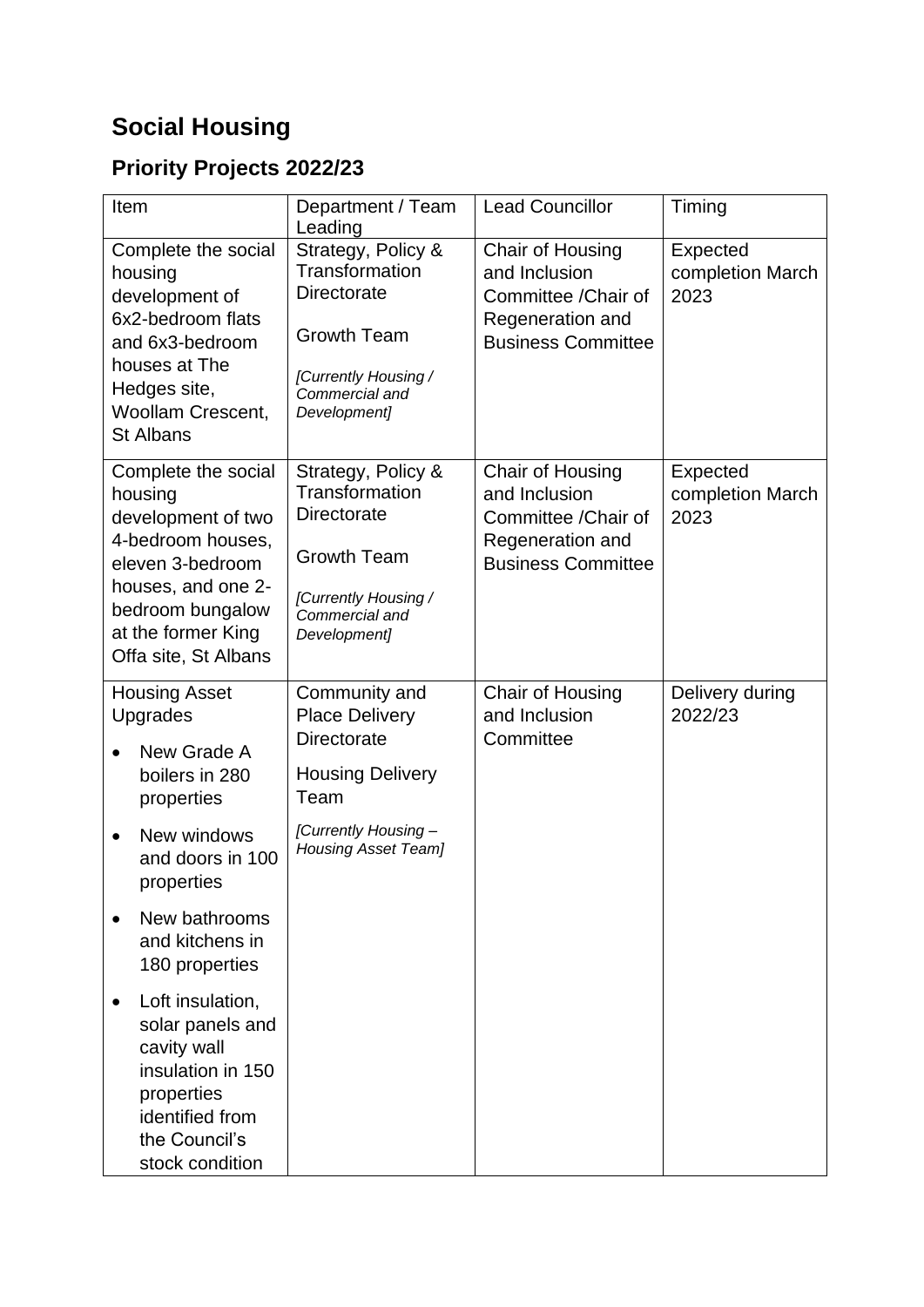| survey and<br>energy pilot<br>studies                                                                                                                                                                                                                                                |                                                                                                                                                                      |                                                                                                               |                                                                    |
|--------------------------------------------------------------------------------------------------------------------------------------------------------------------------------------------------------------------------------------------------------------------------------------|----------------------------------------------------------------------------------------------------------------------------------------------------------------------|---------------------------------------------------------------------------------------------------------------|--------------------------------------------------------------------|
| Complete<br>development at the<br><b>St Albans City</b><br><b>Centre Opportunity</b><br>Site (CCOS) South<br>33 apartments<br>for social rent<br>60 apartments<br>$\bullet$<br>for sale<br>6,064 sq metres<br>$\bullet$<br>of office space<br>100 car parking<br>$\bullet$<br>spaces | Strategy, Policy &<br>Transformation<br><b>Directorate</b><br><b>Growth Team</b><br>[Currently Commercial<br>and Development-<br>Capital Projects]                   | Chair of<br>Regeneration and<br><b>Business Committee</b>                                                     | Expected<br>completion<br>October 2022                             |
| Progress feasibility<br>study on 3 sites for<br>future social<br>housing<br>development                                                                                                                                                                                              | Strategy, Policy &<br>Transformation<br><b>Directorate</b><br><b>Growth Team</b><br><b>[Currently</b><br>Housing/Commercial<br>and Development-<br>Capital Projects] | Chair of Housing<br>and Inclusion<br>Committee /<br>Chair of<br>Regeneration and<br><b>Business Committee</b> | April 2022                                                         |
| Continue to<br>progress the<br>redevelopment of<br>Ridgeview in<br>London Colney to<br>provide a phase 2<br>development of 24<br>market rent<br>apartments.                                                                                                                          | Strategy, Policy &<br>Transformation<br><b>Directorate</b><br><b>Growth Team</b><br>[Currently Commercial<br>and Development-<br>Capital Projects]                   | Chair of<br>Regeneration and<br><b>Business Committee</b>                                                     | RIBA stage 2<br>concept design<br>completed March<br>2023          |
| Progress the<br>development of<br>Harpenden Public<br>Halls to provide:<br>10 social rent<br>apartments                                                                                                                                                                              | Strategy, Policy &<br>Transformation<br><b>Directorate</b><br><b>Growth Team</b><br>[Currently Commercial                                                            | Chair of<br>Regeneration and<br><b>Business Committee</b>                                                     | RIBA stage 4<br>technical design<br>completed by<br>September 2022 |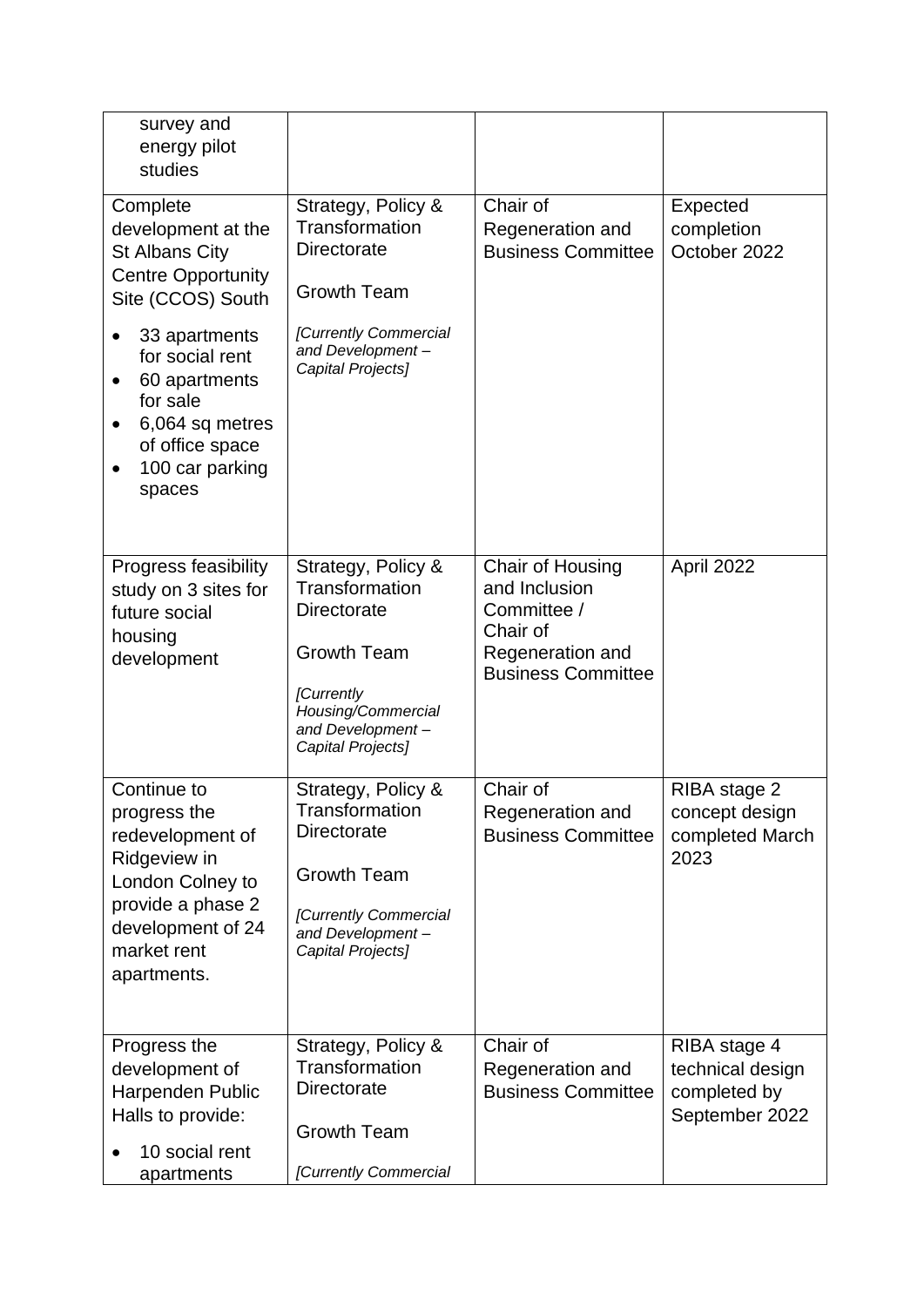| 16 apartments<br>for sale      | and Development-<br>Capital Projects] |  |
|--------------------------------|---------------------------------------|--|
| 300 sq metres of<br>commercial |                                       |  |
| space                          |                                       |  |
| 26 car parking                 |                                       |  |
| spaces                         |                                       |  |

## **Social Housing - other key background work in 2022/23 (in addition to core business)**

| Item                                                                                                                                                           | Department / Team<br>Leading                                                                               | <b>Lead Councillor</b>                         | Timing            |
|----------------------------------------------------------------------------------------------------------------------------------------------------------------|------------------------------------------------------------------------------------------------------------|------------------------------------------------|-------------------|
| Develop new<br><b>Housing Strategy</b>                                                                                                                         | Strategy, Policy &<br>Transformation<br>Directorate<br><b>Growth Team</b><br>[Currently Housing]           | Chair of Housing<br>and Inclusion<br>Committee | <b>June 2022</b>  |
| Consider and plan<br>for major national<br>revision of 'Decent<br>Homes Standard'                                                                              | Community & Place<br><b>Delivery Directorate</b><br><b>Housing Delivery</b><br>Team<br>[Currently Housing] | Chair of Housing<br>and Inclusion<br>Committee | <b>March 2023</b> |
| Support<br>redevelopment of<br>Martin House,<br><b>Upper Lattimore</b><br>Road, St Albans to<br>deliver new<br>supported<br>accommodation<br>and community hub | Community & Place<br><b>Delivery Directorate</b><br><b>Housing Delivery</b><br>Team<br>[Currently Housing] | Chair of Housing<br>and Inclusion<br>Committee | <b>March 2023</b> |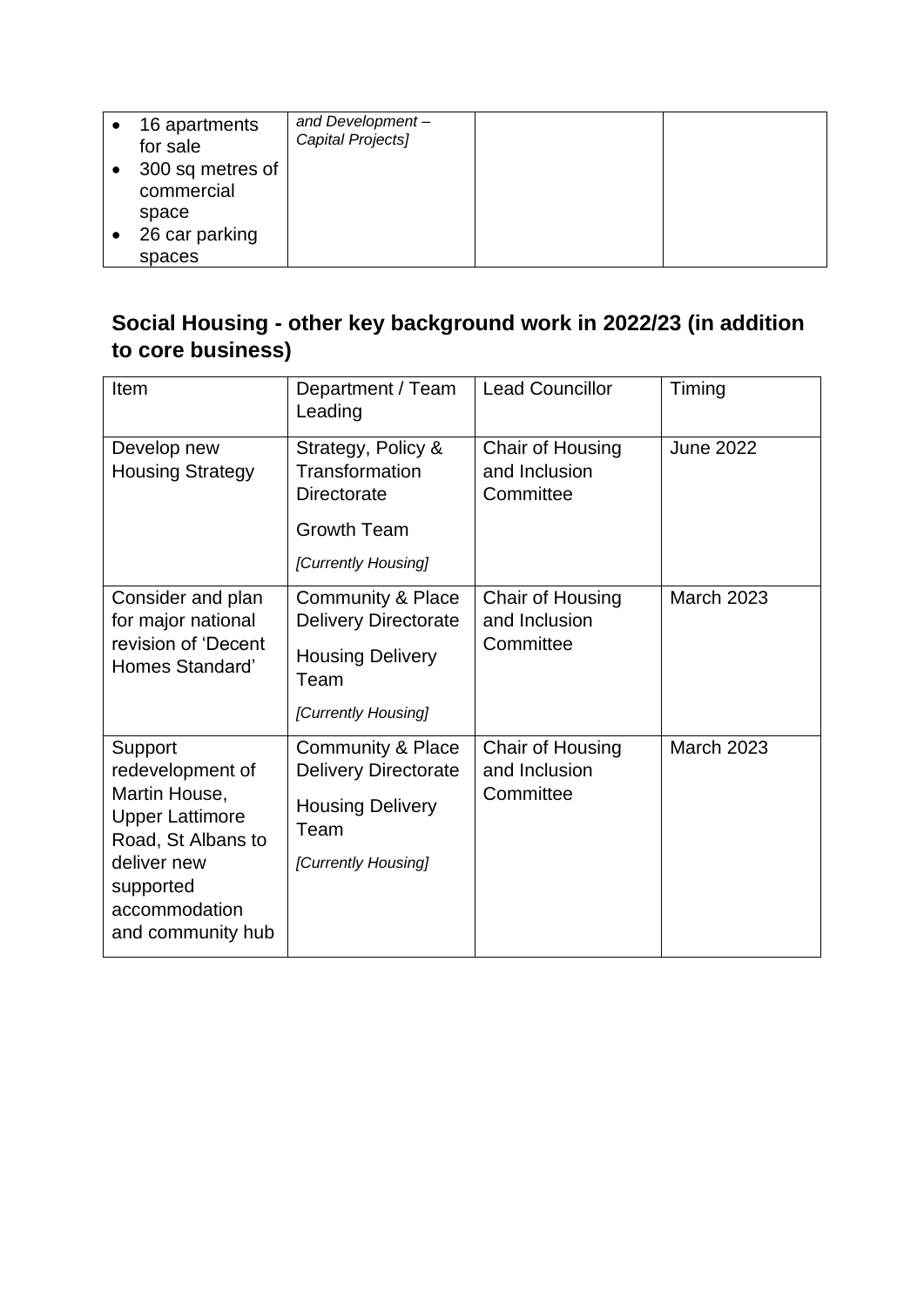## **Local Business**

## **Priority Projects 2022/23**

| Item                                                                                                                                            | Department / Team<br>Leading                                                                                                                                          | <b>Lead Councillor</b>                                         | Timing                                                                                                                                                                             |
|-------------------------------------------------------------------------------------------------------------------------------------------------|-----------------------------------------------------------------------------------------------------------------------------------------------------------------------|----------------------------------------------------------------|------------------------------------------------------------------------------------------------------------------------------------------------------------------------------------|
| Develop a new<br>economic<br>development and<br>regeneration<br>strategy                                                                        | Strategy, Policy &<br>Transformation<br><b>Directorate</b><br><b>Growth Team</b><br>[Currently Chief Exec<br>and Policy]                                              | Vice Chair of<br>Regeneration and<br><b>Business Committee</b> | Expected<br>completion<br>September 2022                                                                                                                                           |
| Implement<br>measures and<br>actions in the<br><b>Council's Litter</b><br>Management<br>Strategy.<br>In 2022/23:                                | Community & Place<br><b>Delivery Directorate</b><br>Public Realm &<br><b>Community Delivery</b><br>Team<br>[Currently Community<br>Services -<br><b>Public Realm]</b> | <b>Chair of Public</b><br><b>Realm Committee</b>               | In 2022: review<br>implementation of<br>Litter Strategy to<br>date, create and<br>execute an action<br>plan of<br>outstanding<br>actions (to<br>include parks and<br>green spaces) |
| Progress<br>development at the<br><b>St Albans City</b><br><b>Centre Opportunity</b><br>Site (CCOS) North<br>(subject to planning<br>approval). | Strategy, Policy &<br>Transformation<br>Directorate<br><b>Growth Team</b><br>[Currently Commercial<br>and Development -<br>Capital Projects]                          | Chair of<br>Regeneration and<br><b>Business Committee</b>      | RIBA stage 2<br>concept design<br>completed by<br>March 2023.                                                                                                                      |

## **Local Business - other key background work in 2022/23 (in addition to core business)**

| Item                                   | Department / Team<br>Leading                                   | <b>Lead Councillor</b>                          | Timing        |
|----------------------------------------|----------------------------------------------------------------|-------------------------------------------------|---------------|
| Update property<br>investment strategy | Strategy, Policy &<br>Transformation<br><b>Directorate</b>     | Chair of<br>Regeneration and<br><b>Business</b> | February 2023 |
|                                        | <b>Growth Team</b><br>[Currently Housing and<br>Commercial and |                                                 |               |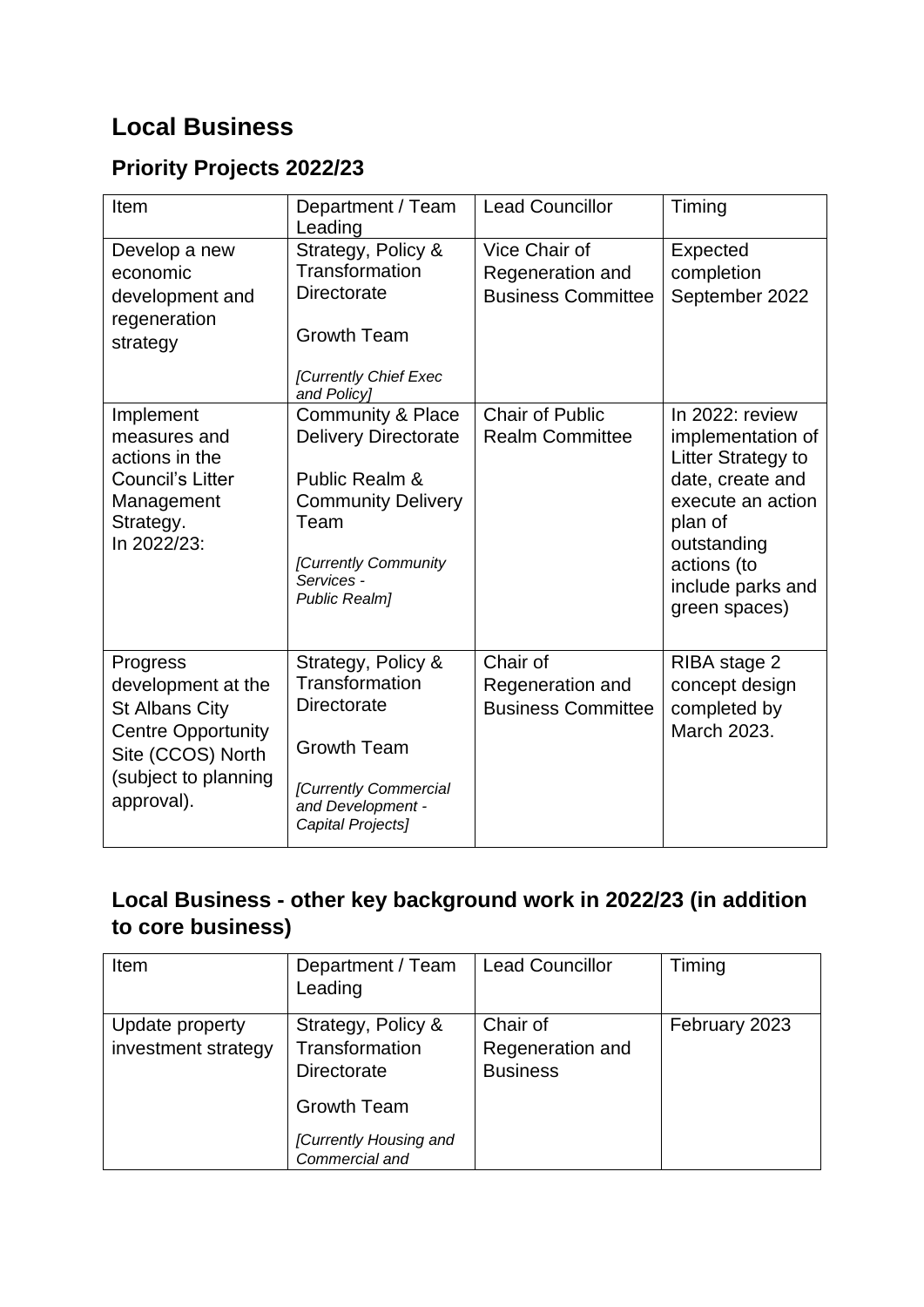|                                                                                                                                                                                        | Development]                                                                                                                                       |                                                  |                   |
|----------------------------------------------------------------------------------------------------------------------------------------------------------------------------------------|----------------------------------------------------------------------------------------------------------------------------------------------------|--------------------------------------------------|-------------------|
| Continued<br>campaign work with<br>the Herts Waste<br>Partnership and<br>evidence-based<br>enforcement action<br>and use of Fixed<br>Penalty notices to<br>discourage fly-<br>tipping. | Community & Place<br><b>Delivery Directorate</b><br>Public Realm &<br><b>Community Place</b><br>Delivery Team<br>[Currently Community<br>Services] | <b>Chair of Public</b><br><b>Realm Committee</b> | <b>March 2023</b> |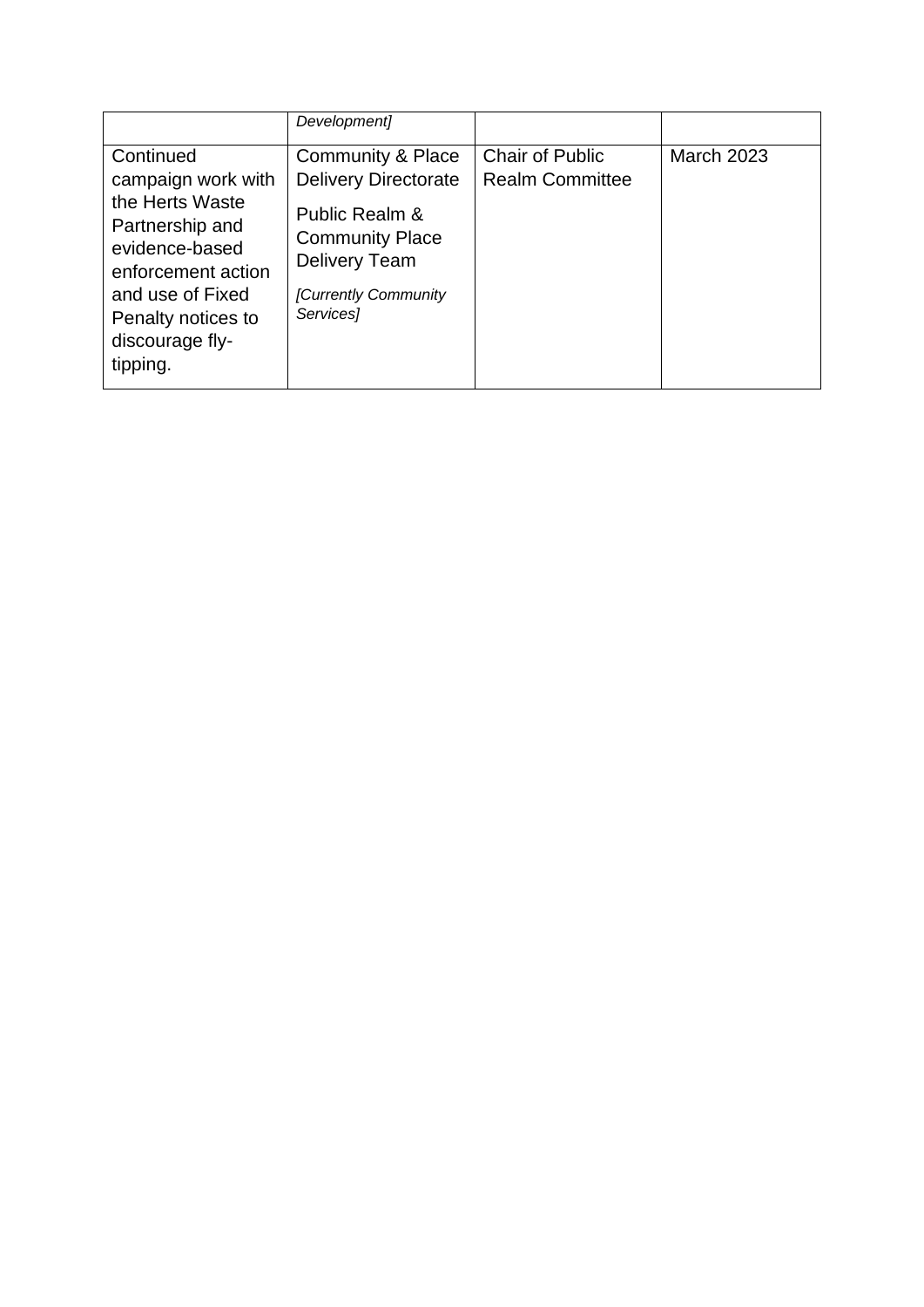# **Community Support**

# **Priority Projects 2022/23**

| Item                                                                                                                                                                                                                                                                           | Department / Team<br>Leading                                                                                                                     | <b>Lead Councillor</b>                                         | Timing                                                             |
|--------------------------------------------------------------------------------------------------------------------------------------------------------------------------------------------------------------------------------------------------------------------------------|--------------------------------------------------------------------------------------------------------------------------------------------------|----------------------------------------------------------------|--------------------------------------------------------------------|
| Progress the<br>redevelopment of<br>Fleetville<br><b>Community Centre</b><br>for anticipated<br>delivery in<br>November 2023                                                                                                                                                   | Strategy, Policy &<br>Transformation<br>Directorate<br><b>Growth Team</b><br>[Currently Commercial<br>and Development-<br>Capital Projects]      | Chair of<br>Regeneration and<br><b>Business Committee</b>      | RIBA stage 4<br>technical design<br>completed by<br>September 2022 |
| Progress the<br>redevelopment of<br>the pavilion at<br><b>Abbey View Sports</b><br>Complex                                                                                                                                                                                     | Strategy, Policy &<br>Transformation<br>Directorate<br><b>Growth Team</b><br>[Currently Community<br>Services -<br><b>Public Realm]</b>          | <b>Chair of Public</b><br><b>Realm Committee</b>               | RIBA Stage 1<br>feasibility study<br>completed by<br>December 2022 |
| Complete the<br>procurement of the<br>leisure<br>management<br>contract with the<br>aim of achieving an<br>outcome which<br>maintains high<br>quality, popular<br>leisure facilities<br>which generate<br>income for the<br>Council                                            | Strategy, Policy &<br>Transformation<br>Directorate<br>Transformation<br>Team<br>[Currently Commercial<br>and Development -<br>Leisure Services] | <b>Chair of Public</b><br><b>Realm Committee</b>               | By November<br>2022                                                |
| Implementation of<br>the Review of the<br><b>Future Operation of</b><br>the St Albans<br><b>Charter Market and</b><br>development of a<br>ten-year business<br>plan for the Markets<br>Service post<br>pandemic recovery<br>with a view to<br>reaching break<br>even by end of | Strategy, Policy &<br>Transformation<br><b>Directorate</b><br><b>Strategy Team</b><br>[Currently Community<br>Services -<br>Markets]             | Vice Chair of<br>Regeneration and<br><b>Business Committee</b> | Break even by<br><b>March 2023</b>                                 |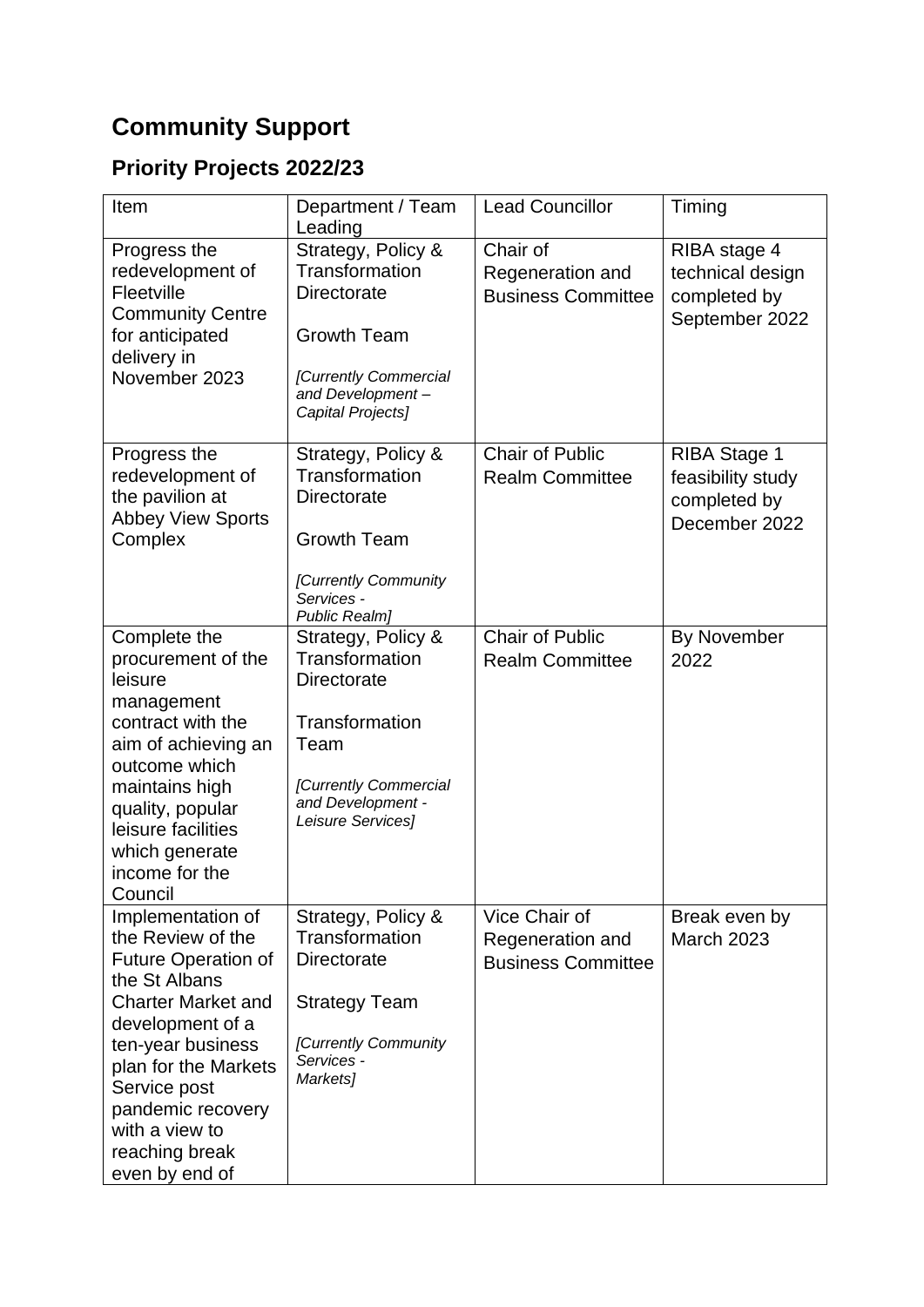| 2022/23                                                                                                     |                                                                                                                                                   |                                                  |                                                                  |
|-------------------------------------------------------------------------------------------------------------|---------------------------------------------------------------------------------------------------------------------------------------------------|--------------------------------------------------|------------------------------------------------------------------|
| <b>Explore feasibility</b><br>and funding options<br>for providing a new<br>skateboard park in<br>St Albans | Strategy, Policy &<br>Transformation<br>Directorate<br><b>Growth Team</b><br><b>[Currently</b><br>Community<br>Services -<br><b>Public Realm1</b> | <b>Chair of Public</b><br><b>Realm Committee</b> | Report back to<br><b>Public Realm</b><br>Committee June<br>2022. |

### **Community Support - other key background work in 2022/23 (in addition to core business)**

| Item                                                                                                                      | Department / Team<br>Leading                                                                                                                                                              | <b>Lead Councillor</b>                         | Timing                              |
|---------------------------------------------------------------------------------------------------------------------------|-------------------------------------------------------------------------------------------------------------------------------------------------------------------------------------------|------------------------------------------------|-------------------------------------|
| Pandemic recovery<br>- communications,<br>grants,<br>environmental<br>health and<br>economic<br>development<br>activities | <b>All Directorates</b><br><b>Various Teams</b><br>[Currently various cross<br>Council teams]                                                                                             | Leader/Chair of the<br><b>Policy Committee</b> | Work to continue<br>during the year |
| Develop a Women<br>and Girls Safety<br>Strategy through<br>new White Ribbon<br>Group                                      | <b>Community &amp; Place</b><br><b>Shaping Delivery</b><br><b>Public Realm and</b><br><b>Community Delivery</b><br>Team<br>[Currently Chief Exec<br>and Policy - Community<br>Protection] | Chair of Housing<br>and Inclusion              | September 2022                      |
| Implementation of<br>actions set out in<br>new Customer<br>Engagement<br>Strategy                                         | <b>Customer, Business</b><br>& Corporate<br><b>Support Directorate</b><br><b>Customer Delivery</b><br>[Currently Corporate<br>Services - Customer<br>Services]                            | <b>Vice Chair of Policy</b><br>Committee       | Starting<br>February 2022           |
| Support                                                                                                                   | <b>Customer, Business</b>                                                                                                                                                                 | <b>Vice Chair of Policy</b>                    | <b>Starting January</b>             |